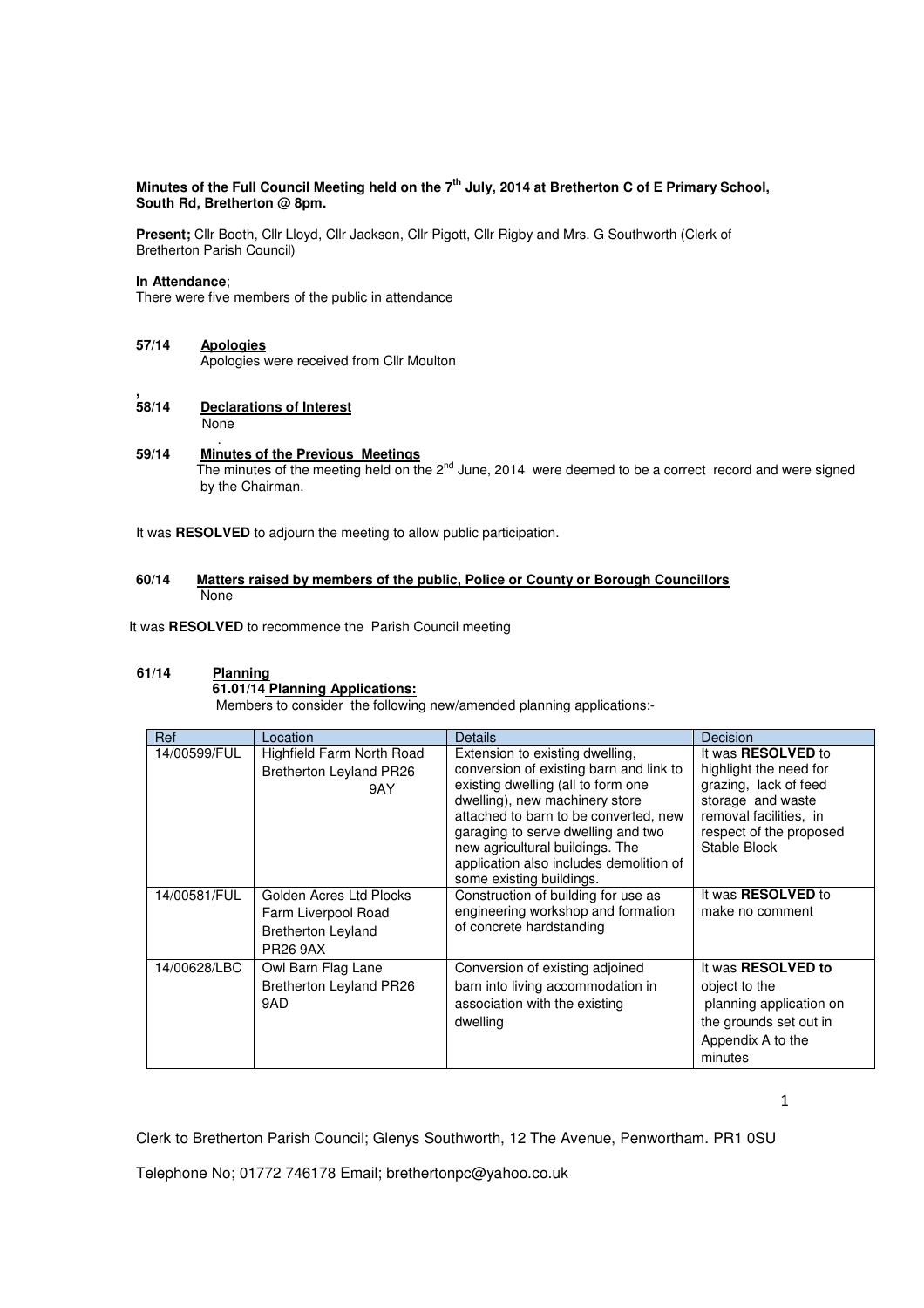## **61.02/14 Decisions Made By Chorley Borough Council**

|       | It was RESOLVED to note the planning decision made by Chorley Borough Council |                       |                                                                                                 |                          |  |  |  |
|-------|-------------------------------------------------------------------------------|-----------------------|-------------------------------------------------------------------------------------------------|--------------------------|--|--|--|
|       | Ref                                                                           | Location              | <b>Details</b>                                                                                  | Decision                 |  |  |  |
|       | 14/00130/MNM                                                                  | Churchfields, Pompian | Application<br>for<br>minor<br>non                                                              | Minor<br>Material<br>Non |  |  |  |
|       | А                                                                             | Brow, Bretherton      | material<br>amendment<br>application 11/00822/FUL, to<br>change to Klargester Biodisc<br>System | to   Amendment Accepted  |  |  |  |
| 62/14 | <b>Finance</b>                                                                |                       |                                                                                                 |                          |  |  |  |

#### **62/14**

#### **62.01/14 Payment**

It was RESOLVED to pay the following invoices. The invoices having been inspected/authorized by Cllr Lloyd and Cllr Jackson

| <b>Cheque</b><br>No. | Recipient                          | <b>Description</b>                      | £         |
|----------------------|------------------------------------|-----------------------------------------|-----------|
| 1311                 | Glenys Southworth                  | June Salary                             | 149-59    |
| 1312                 | Glenys Southworth                  | June Expenses                           | $57-11$   |
| 1313                 | Countrywide Grounds<br>Maintenance | Grounds Maintenance during<br>June 2014 | 229-50    |
| 1314                 | <b>Wignalls Landscapes</b>         | Bulk Bag of Bark                        | 48-00     |
| 1316                 | <b>Rufford Printers</b>            | Printing of summer newsletter           | $90 - 00$ |

## **62.02/14 Monitoring Statement**

It was **RESOLVED** that monitoring statement for the period to the 30/7/14 be approved and the Chairman signed the statement on behalf of the Parish Council.

#### **63/14 Proposed Fertilizer Lagoon off Eyes Lane** It was **RESOLVED** to write to the Chief Executive of Chorley Borough Council and the Leader of the Council and express the concern of the Parish Council on the lack of information.

- **64/14 General Power of competence** It was RESOLVED to formally adopt the General Power of Competence
- **65/14 Review of Banking Arrangements** It was **RESOLVED** to review the current banking arrangements
- **66/14 Consultation on Options for Gypsies, Travellers and Showpeople** It was **RESOLVED** to support the proposed option
- **67/14 Damage to Tennis Court Fence** It was **RESOLVED** to repair the fence
- **68/14 Chorley and District Carnival** It was **RESOLVED** to note the request for assistance
- **69/14 Lancashire County Council; Draft criteria for assessing subsidised bus services** It was **RESOLVED** to respond to the consultation
- **70/14 Bowling Club House. Provision of Pavilion Roof** It was **RESOLVED** to seek a grant from Veolia.

2

Clerk to Bretherton Parish Council; Glenys Southworth, 12 The Avenue, Penwortham. PR1 0SU

Telephone No; 01772 746178 Email; brethertonpc@yahoo.co.uk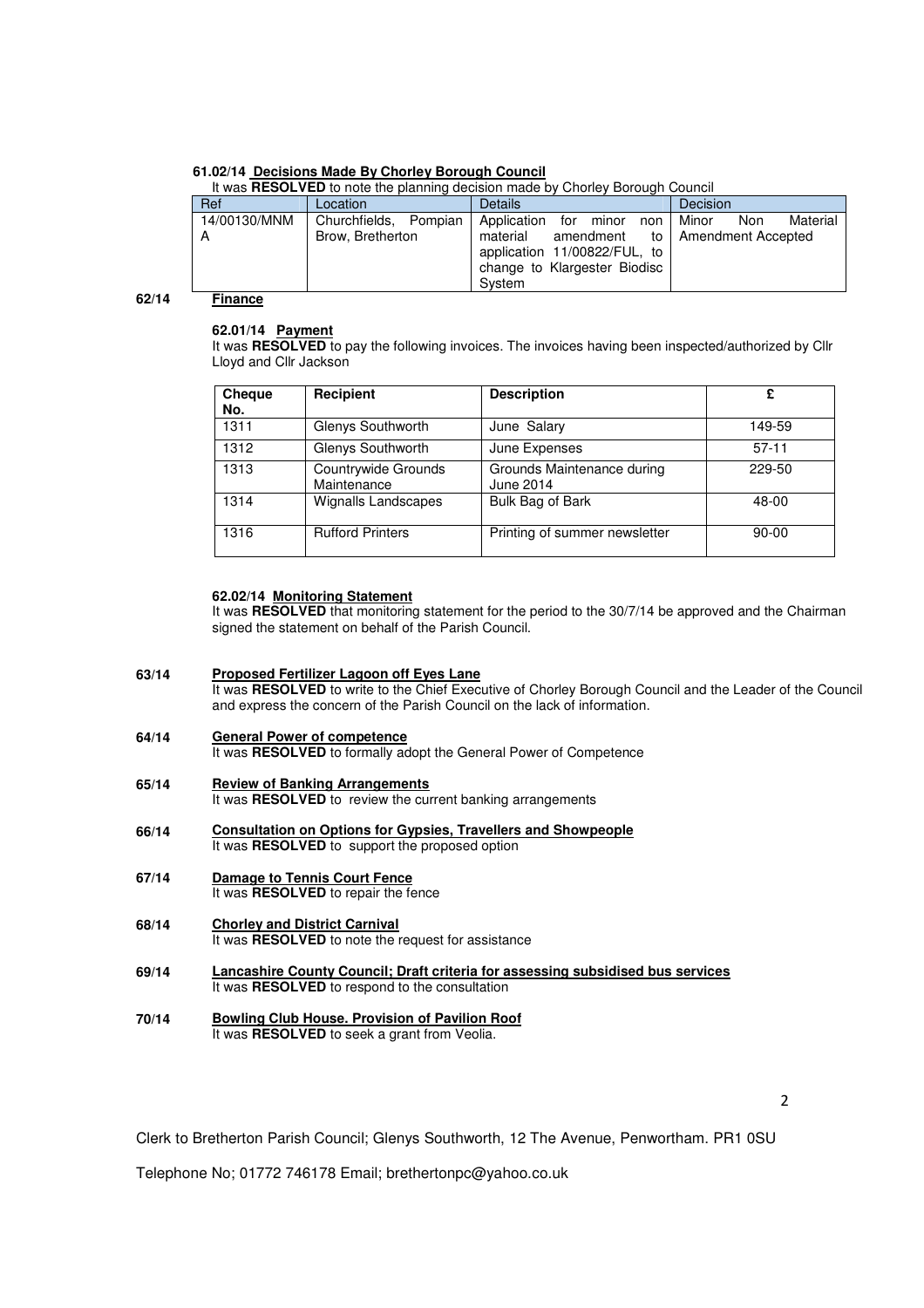#### **71/14 Longfold Farm Airstrip**

It was **RESOLVED** to seek information and express concern to the Chief Executives of Chorley Borough Council and South Ribble Borough Council

- **72/14 Lancashire Association of Local Councils AGM 8TH November, 2014** It was **RESOLVED** to submit and Agenda item and that the Chair and Clerk attend the AGM
- **73 /14 Consultation on Review of Polling Districts/Polling Places** It was **RESOLVED** to support the review.
- **74/14 Scoping Consultation on Onshore Oil and Gas Supplementary Planning Document** It was RESOLVED to support the contents of the proposed Supplementary Planning Document

#### **75/14 Date of next Meeting**

**The next full Parish Council meeting will take place on Monday 1<sup>st</sup> September, 2014, at 8pm at Bretherton** Endowed C of E Primary School

There being no further business the Chairman closed the meeting at 9.10 pm

Signed………………………………………………………

Position……………………………………………………..

Date…………………………………………………………

Clerk to Bretherton Parish Council; Glenys Southworth, 12 The Avenue, Penwortham. PR1 0SU Telephone No; 01772 746178 Email; brethertonpc@yahoo.co.uk